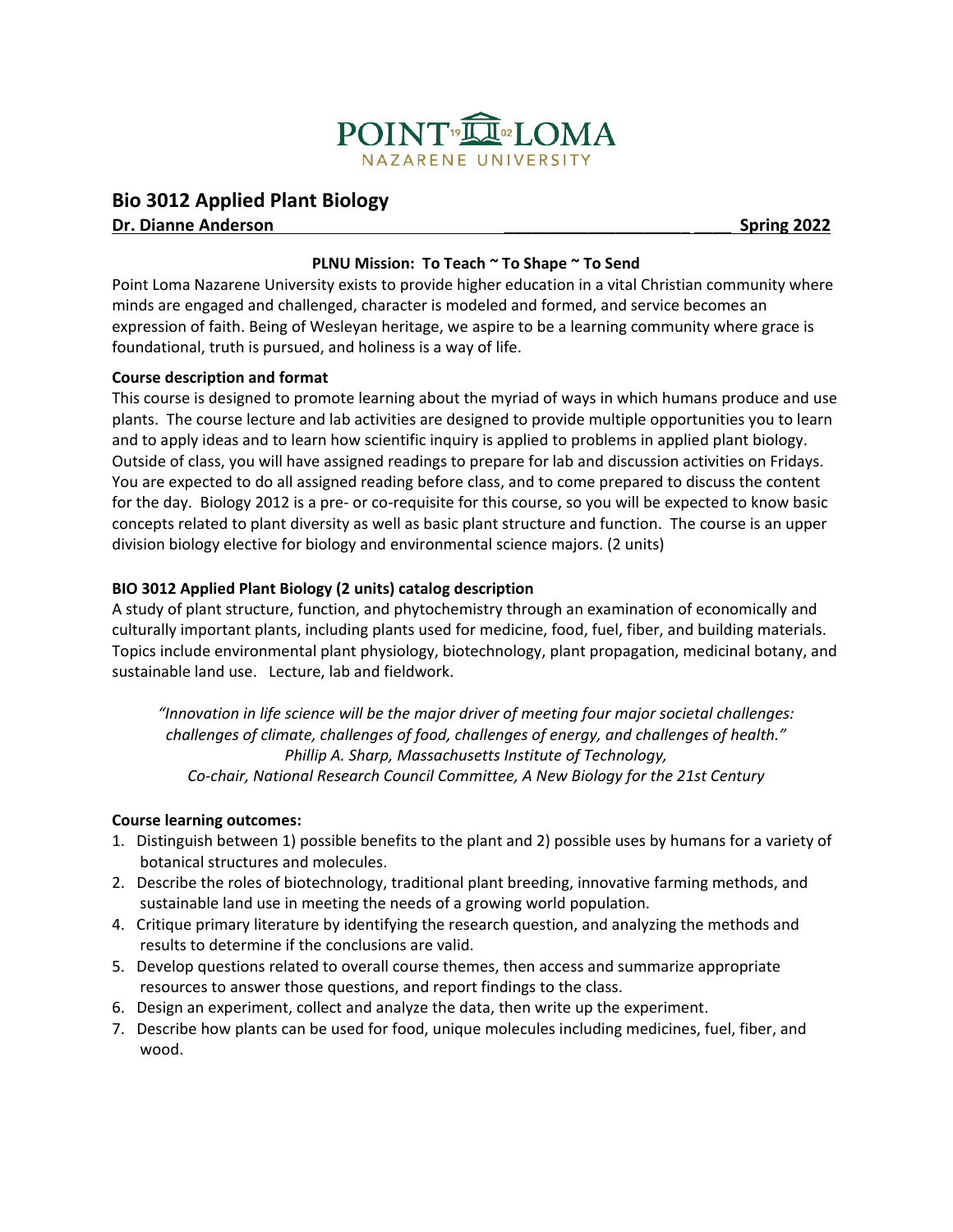#### **Instructor office hours and contact information**

[dianneanderson@pointloma.edu](mailto:dianneanderson@pointloma.edu) Office: Rohr Science 146 Phone: 619-849-2705 Office hours: Tuesdays 1:00-3:00 and Thursdays 3:00-4:30

#### **Class session schedule**

Class will be held on Friday afternoons from 2:45-4:45 PM in Rohr Science 40 and the adjoining greenhouse.

#### **Required resources for the course:**

The Fate of Food: What We'll Eat in a Bigger, Hotter, Smarter World (2019) by Amanda Little ISBN: 978-0804189033

Links to a variety of additional sources will be posted on Canvas.

#### **Grading**

| Grades will be given on the basis of total points earned. Points are distributed as follows: |                              |
|----------------------------------------------------------------------------------------------|------------------------------|
| Syllabus verification                                                                        | 5 pts                        |
| Lecture/lab exams (2 @ 80 points each)                                                       | 160 pts.                     |
| Lab summaries (10 pts. X 8 weeks)                                                            | 80 pts.                      |
| Weekly reading assignments (5 pts. X 12 weeks)                                               | 60 pts.                      |
| Misc. homework and activities                                                                | approximately 45 pts.        |
| Projects (4 @ 25 points each)                                                                | 100 pts.                     |
| <b>Research Presentation</b>                                                                 | 100 pts.                     |
|                                                                                              | approximately 550 pts. total |

Project information:

- Project #1 Design, carry out, and analyze a **plant nutrition project** based on either a comparison of fertilizer types or concentrations.
- Project #2 Design, carry out, and analyze a **medicinal botany project** based analyzing the antibacterial properties of various plants/spices.
- Project #3 Complete a class-related **service project** (2-3 hours) to benefit someone else and submit a brief written summary as well as before and after pictures (1-2 pages)
- Project #4 Complete a **landscape design project** as a horticultural therapy space to benefit a particular population (such as dementia patients, inmates, patients/families at a children's hospital)

Research Presentation:

Prepare and present a **summary of current research** (at least three research articles) on a topic related to applied plant biology, then propose a line of research to extend the work.

#### Exams:

You are expected to take the exams on the days scheduled unless you have an excuse cleared by me no later than the Friday preceding the exam. If something unexpected happens, we will make appropriate arrangements at that time. Makeup exams may not be the same as the original and will generally be more difficult in nature. Un-excused misses will result in a zero grade.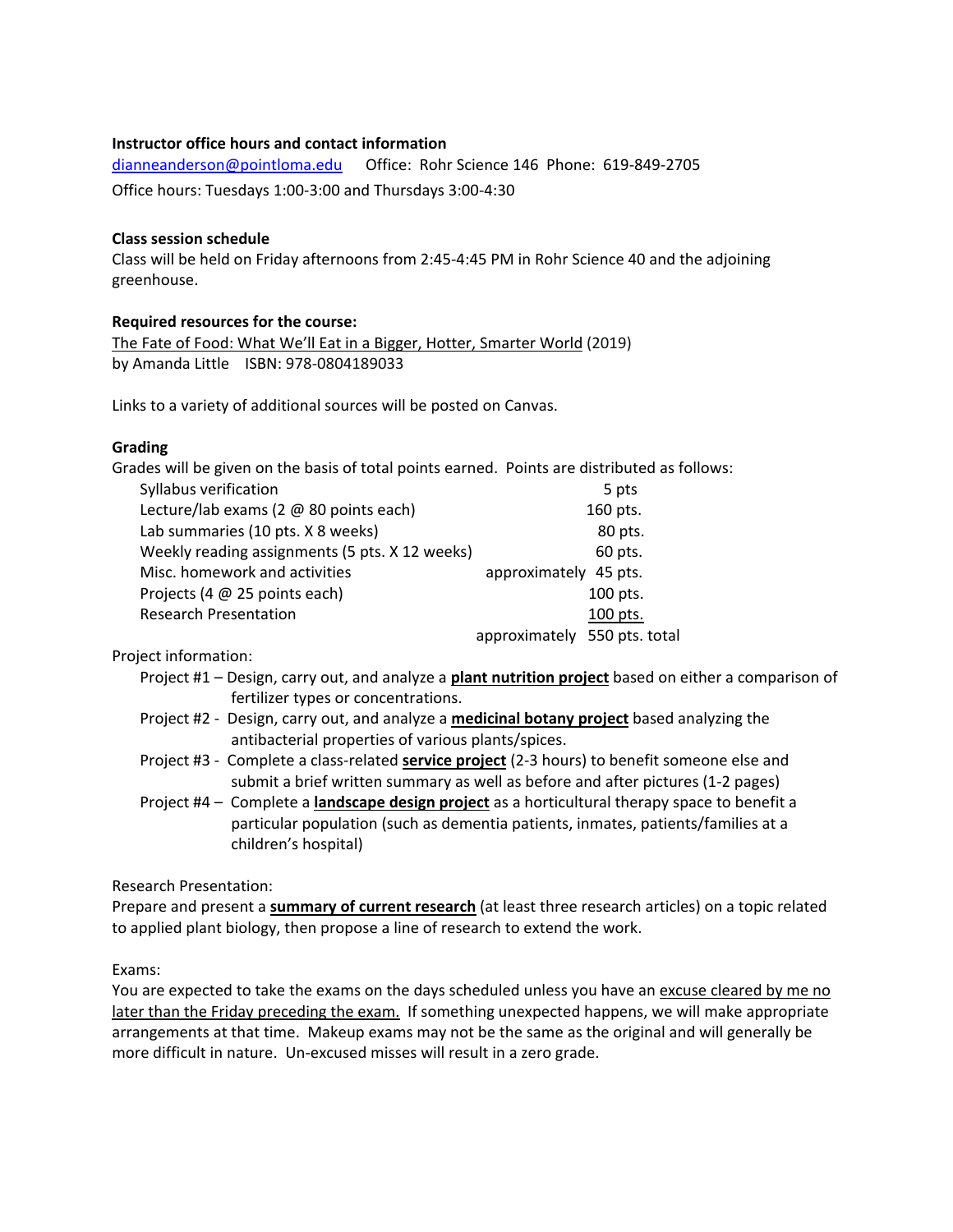Final exam policy: All students are required to take the final exam for the course on the day and at the time on the PLNU final exam schedule.

#### **Grade calculation**

| 92-100%<br>A | А-   | 90-91% | B+ 88-89% | B 82-87% | 80-81%<br>B-    | C+ 78-79% |
|--------------|------|--------|-----------|----------|-----------------|-----------|
| 72-77%       | - UT | 70-71% | D+ 68-69% | D 62-67% | $D - 60 - 61\%$ | F 59% or  |
|              |      |        |           |          |                 | Tower     |

## **Attendance, participation, and cooperation**

Class attendance is mandatory.Poor attendance tends to correlate with low grades. Please communicate regarding any planned absences. Since the class only meets once a week, at 2 absences, I must contact the Vice-Provost for Academic Administration, and you will be dropped from the course unless there is an exception granted by the administration.

Note these important dates: March 12, 2022 is the last day to add BIO 3012. May 7, 2022 is the last day to drop BIO 3012.

In an effect to create the best learning environment possible, all students should work in groups when asked to do so. I will often assign groups, and I may shuffle the groups several times during the semester. You may be surprised how much you can learn from one another, especially from people who you may not have chosen to work with on your own.

Cell phones must be muted/on vibrate during class. Only in cases of emergency should you leave class to take a phone call, unless the lab is on a break. Please, NO texting during class as it distracts both you and people around you. **It is important that you bring both your required book and computer with you to each class if at all possible, as you will be using both in almost every class session.**

#### **Coronavirus-Related Safety Requirements**

- 1. A face mask must be worn properly in the laboratory at ALL times. This will be strictly enforced! If you forget your mask, you will be sent home to retrieve it. Your face mask should completely cover both your nose and mouth at all times. Do NOT let your mask sag below your nose or mouth and become a chin strap.
- 2. Absolutely NO consumption of food (including gum) or beverages within the lab, since this would require removing your mask. You MUST leave the lab classroom and go outside to take a drink from a closed container.
- 3. Tables will be sanitized at the end of each lab.
- 4. It is strongly suggested that you wash your hands multiple times each day.

## **GENERAL PLNU POLICIES**

#### **PLNU COPYRIGHT POLICY**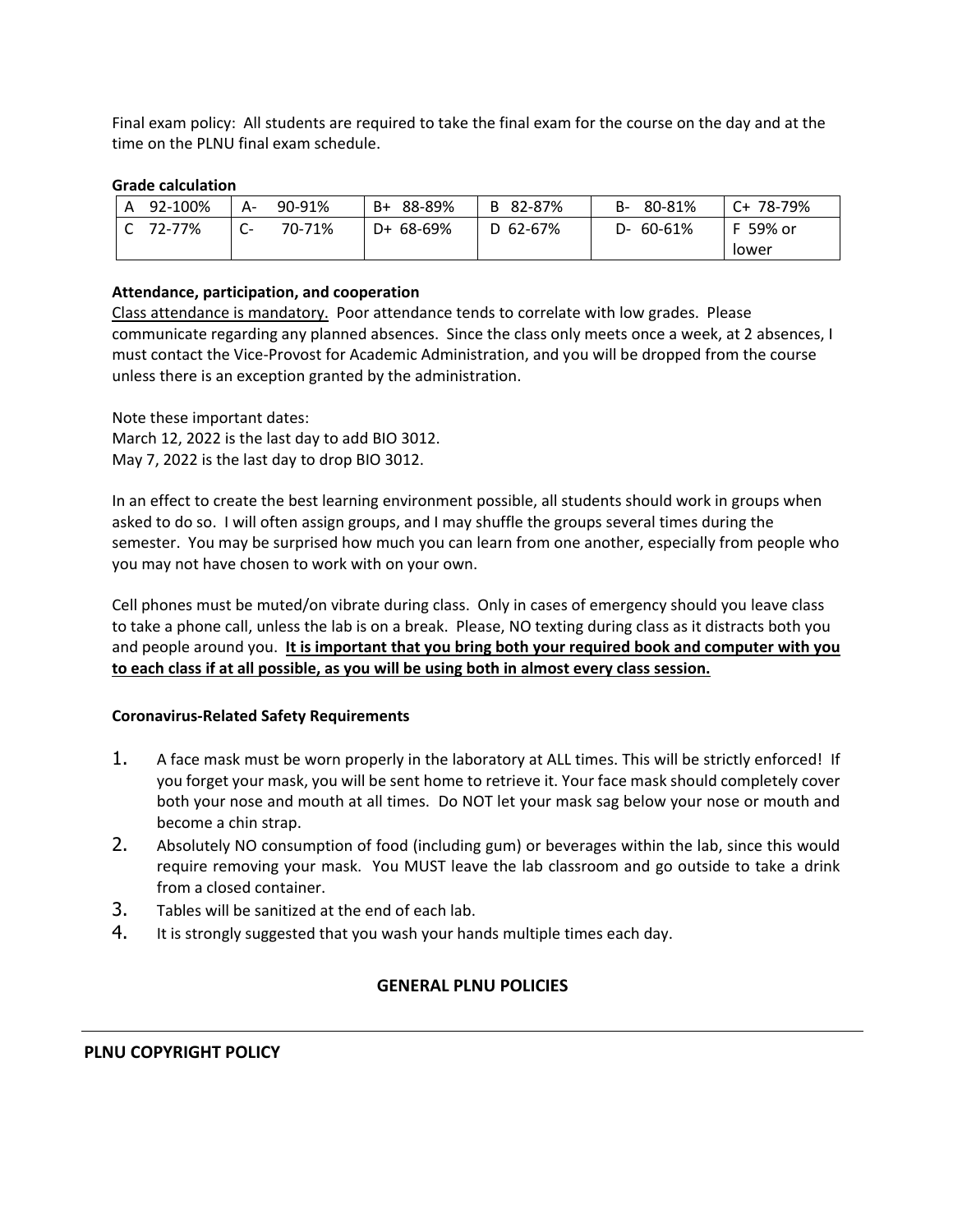Point Loma Nazarene University, as a non-profit educational institution, is entitled by law to use materials protected by the US Copyright Act for classroom education. Any use of those materials outside the class may violate the law.

# **PLNU ACADEMIC HONESTY POLICY**

Students should demonstrate academic honesty by doing original work and by giving appropriate credit to the ideas of others. Academic dishonesty is the act of presenting information, ideas, and/or concepts as one's own when in reality they are the results of another person's creativity and effort. A faculty member who believes a situation involving academic dishonesty has been detected may assign a failing grade for that assignment or examination, or, depending on the seriousness of the offense, for the course. Faculty should follow and students may appeal using the procedure in the university Catalog. See **Academic Policies** for definitions of kinds of academic dishonesty and for further policy information.

# **PLNU ACADEMIC ACCOMMODATIONS POLICY**

PLNU is committed to providing equal opportunity for participation in all its programs, services, and activities. Students with disabilities may request course-related accommodations by contacting the Educational Access Center (EAC), located in the Bond Academic Center [\(EAC@pointloma.edu](mailto:EAC@pointloma.edu) or 619- 849-2486). Once a student's eligibility for an accommodation has been determined, the EAC will issue an academic accommodation plan ("AP") to all faculty who teach courses in which the student is enrolled each semester.

PLNU highly recommends that students speak with their professors during the first two weeks of each semester/term about the implementation of their AP in that particular course and/or if they do not wish to utilize some or all of the elements of their AP in that course. Students who need accommodations for a disability should contact the EAC as early as possible (i.e., ideally before the beginning of the semester) to assure appropriate accommodations can be provided. It is the student's responsibility to make the first contact with the EAC.

## **PLNU ATTENDANCE AND PARTICIPATION POLICY**

Regular and punctual attendance at all class sessions is considered essential to optimum academic achievement. If the student is absent for more than 10 percent of class sessions, the faculty member will issue a written warning of de-enrollment. If the absences exceed 20 percent, the student may be de-enrolled without notice until the university drop date or, after that date, receive the appropriate grade for their work and participation.

## **SPIRITUAL CARE**

Please be aware PLNU strives to be a place where you grow as whole persons. To this end, we provide resources for our students to encounter God and grow in their Christian faith.

If students have questions, a desire to meet with the chaplain or have prayer requests you can contact the Office of Spiritual Development.